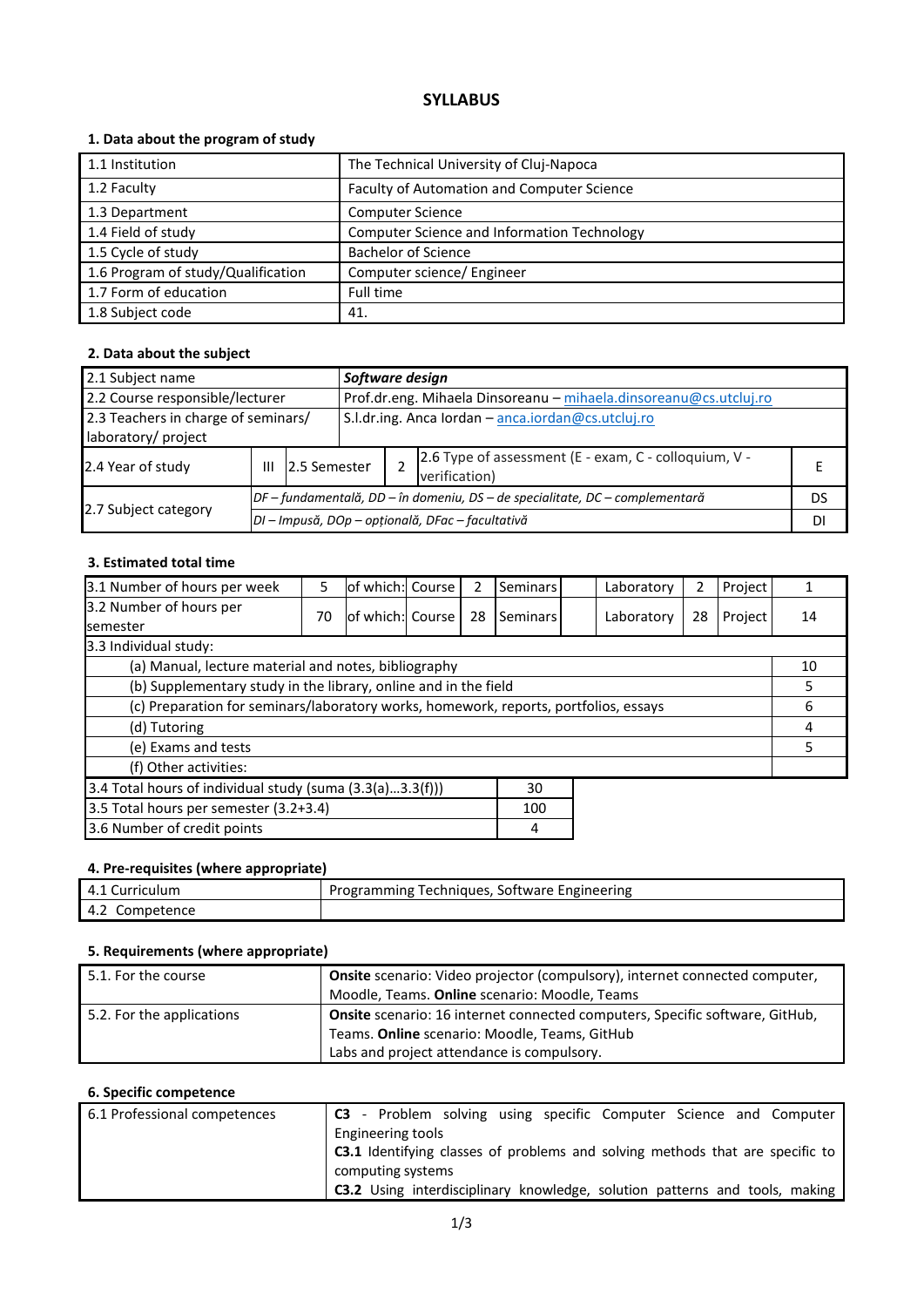|                       | experiments and interpreting their results<br><b>C3.3</b> Applying solution patterns using specific engineering tools and methods<br><b>C3.4</b> Evaluating, comparatively and experimentally, the available alternative<br>solutions for performance optimization<br><b>C3.5</b> Developing and implementing software solutions for specific problems |
|-----------------------|--------------------------------------------------------------------------------------------------------------------------------------------------------------------------------------------------------------------------------------------------------------------------------------------------------------------------------------------------------|
| 6.2 Cross competences | N/A                                                                                                                                                                                                                                                                                                                                                    |

#### **7. Discipline objective (as results from the** *key competences gained***)**

| 7.1 General objective   | Understand and model requirements, analyse and design appropriate solutions                                             |
|-------------------------|-------------------------------------------------------------------------------------------------------------------------|
| 7.2 Specific objectives | Identify the most relevant functional and non-functional requirements of a<br>software system and to document them      |
|                         | Design and motivate software architecture for (large scale) software<br>٠<br>systems                                    |
|                         | Recognize and apply major software architectural styles, design patterns,<br>٠<br>and frameworks                        |
|                         | Describe a software architecture using various documentation approaches<br>٠<br>and architectural description languages |
|                         | Generate architectural alternatives for a problem and select among them<br>٠                                            |

#### **8. Contents**

| 8.1 Lectures                                                | Hours                    | Teaching methods                                | <b>Notes</b> |
|-------------------------------------------------------------|--------------------------|-------------------------------------------------|--------------|
| Introduction. SOLID class design principles                 | 2                        |                                                 |              |
| GRASP class design principles and package design principles |                          |                                                 |              |
| Architectural styles (Layers, Event-driven, MVC)            | $\overline{\phantom{a}}$ | <b>Onsite</b> scenario: Face-                   |              |
| Domain-driven design                                        | $\overline{\phantom{a}}$ | to-Face lecture,                                |              |
| Service-oriented design                                     | 2                        | Powerpoint slides,                              |              |
| Midterm/Live coding session                                 | $\mathcal{P}$            | Live streaming,                                 |              |
| Enterprise app architectures (Resource Access)              |                          | Quizzes, discussions<br><b>Online</b> scenario: |              |
| Enterprise app architectures (Presentation)                 | 2                        | Teams synchrnous                                |              |
| Enterprise app architectures (Concurrency)                  | 2                        | communication,                                  |              |
| Applying Creational Design Patterns                         | 2                        | course materials                                |              |
| Applying Structural Design Patterns                         | 2                        | Moodle, Quizzes,                                |              |
| Applying Behavioral Design Patterns                         | 2                        | discussions                                     |              |
| Software Design Quality metrics                             | $\mathfrak{p}$           |                                                 |              |
| Final review                                                | 2                        |                                                 |              |

Bibliography

1. Juval Lowy, Righting software, O'Reilly, 2020

2. Mark Richards, Software Architecture Patterns, O'Reilly, 2015

- 3. Vaughn Vernon, Domain Driven Design Distilled, Addison Wesley, 2016
- 4. Ian Gorton, Essential Software Architecture, Springer, second ed. 2011.
- 5. Taylor, R., Medvidovic, N., Dashofy, E., Software Architecture: Foundations, Theory, and Practice, 2010, Wiley.
- 6. Len Bass, Paul Clements, Rick Kazman, Software Architecture in Practice, 3rd edition, 2013.
- 7. Buschmann, Frank, Regine Meunier, Hans Rohnert, Peter Sornmerlad, and Michael Stal. 2001. Pattern-oriented system architecture, volume 1: A system of patterns. Hoboken, NJ: John Wiley & Sons. [POSA book]
- 8. Fowler Martin, Patterns of Enterprise Application Architecture, Addison-Wesley Professional, 2002.
- 9. E. Gamma, R. Helm, R. Johnson, and J. Vlissides. Design Patterns. AddisonWesley, 1995.
- 10. Craig Larman, *Applying UML and Patterns: An Introduction to Object-Oriented Analysis and Design and Iterative Development* (3rd Edition), Prentice Hall, 2004, ISBN: 0131489062

Course materials published at moodle.cs.utcluj.ro

| 8.2 Applications - Seminars/Laboratory/Project    | Hours | Teaching methods        | <b>Notes</b> |
|---------------------------------------------------|-------|-------------------------|--------------|
| Revision exercises (OOP, UML, testing techniques) | 2     | <b>Onsite scenario:</b> |              |
| Database connections and operations               |       | tutoring, onsite        |              |
| Architectural styles exercises                    |       | assignements            |              |
| Assignment 1 presentation and discussion          |       | development and         |              |
| Assignment 1 progress and discussion              |       | discussions             |              |
| Domain-driven design exercises                    |       | <b>Online</b> scenario: |              |